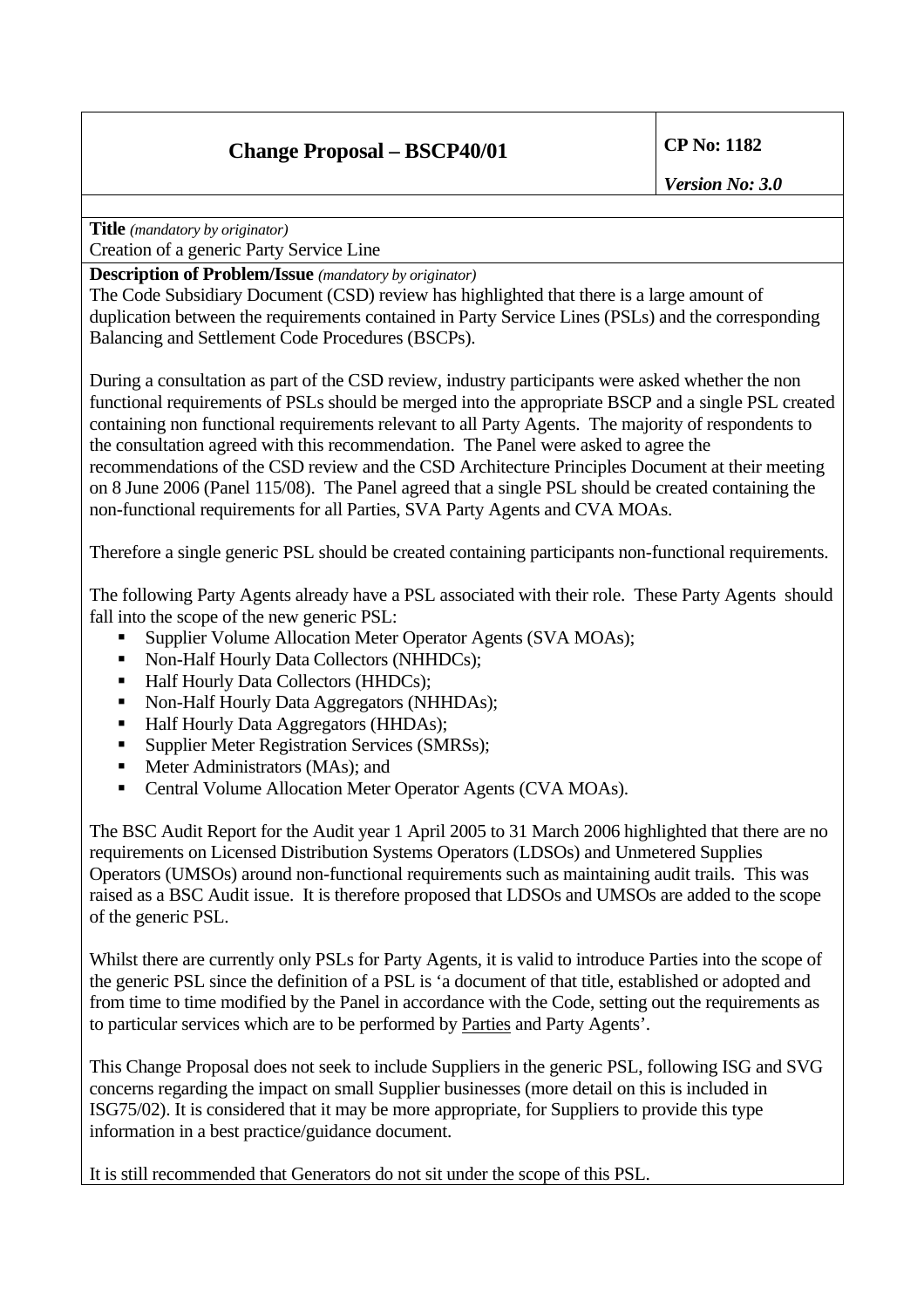## **Change Proposal – BSCP40/01 CP No: 1182**

**Proposed Solution(s)** (*mandatory by originator)* 

A generic PSL should be drafted. The following participants should fall in the scope of this generic PSL:

- SVA MOAs;
- NHHDCs;
- HHDCs:
- NHHDAs:
- **HHDAs**;
- **SMRSs**;
- $MAs:$
- CVA MOAs;
- **LDSOs**; and
- $\blacksquare$  UMSOs.

This generic PSL will cover all non functional requirements set out in the current PSLs:

PSL 110 – SVA Meter Operation;

PSL 120 – Non Half Hourly Data Collection;

- PSL 130 Half Hourly Data Collection;
- PSL 140 Non Half Hourly Data Aggregation;
- PSL 150 Half Hourly Data Aggregation;
- PSL 160 Supplier Meter Registration Service;
- PSL 170 Meter Administrator; and
- PSL 180 CVA Meter Operation.

The ultimate aim (although this does not form part of this CP) is that all functional requirements in the existing PSLs will be incorporated into a relevant and corresponding BSCP and all the existing PSLs withdrawn. Therefore it is not expected that non-functional requirements will be removed from the existing PSLs as part of this process. This means that during the transition from many to one PSL, there may be duplication between the generic PSL and the existing ones.

It is noted that where there are references to PSLs in the Code, it is anticipated that these references would be updated using a Housekeeping Modification when the PSLs are withdrawn.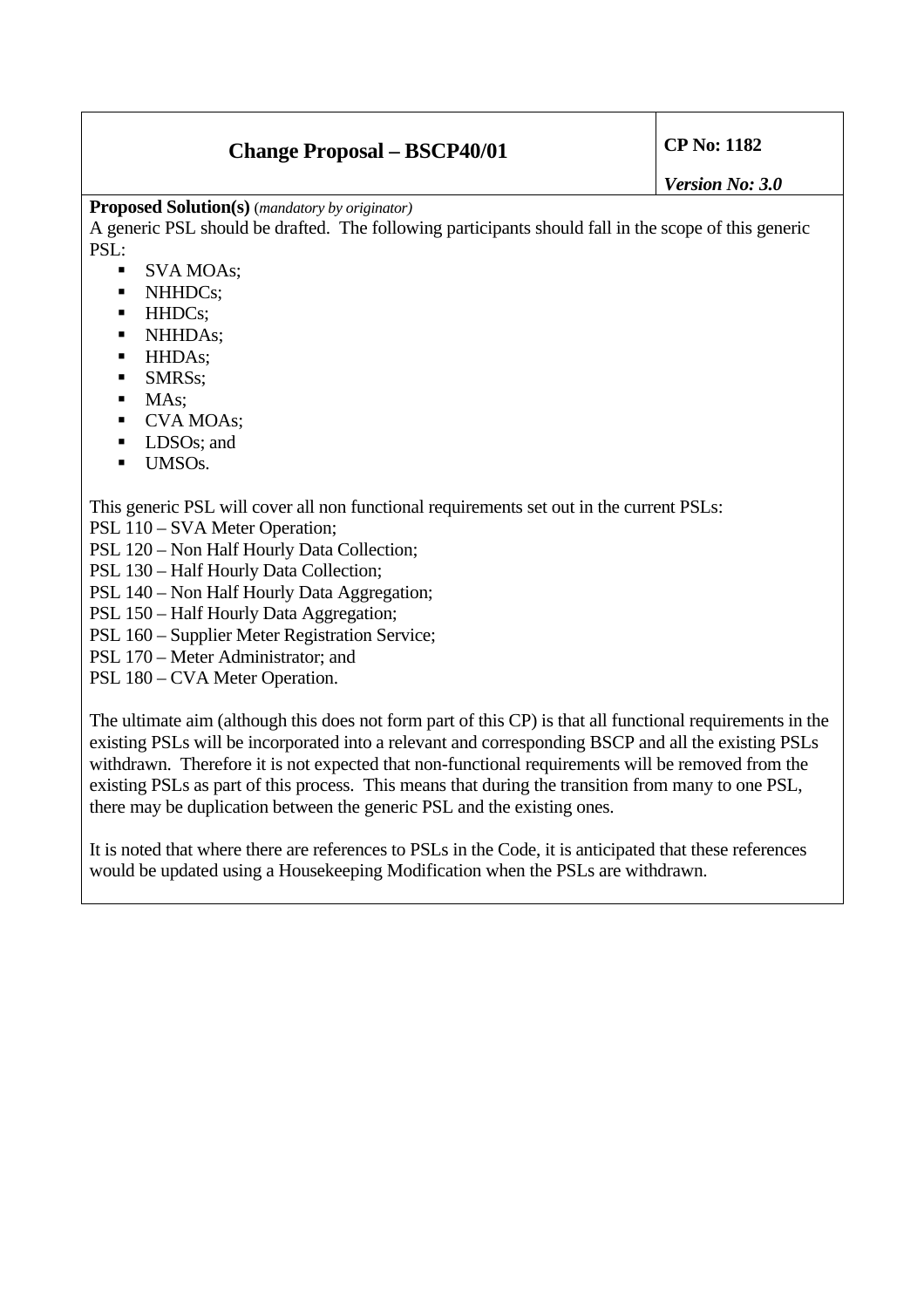## **Change Proposal – BSCP40/01 CP No: 1182**

*Version No: 3.0* 

**Justification for Change** *(mandatory by originator)* 

This change will mean that LDSOs and Party Agents will only have to look in one place to find the requirements relating to a particular aspect of their role. This will reduce the time spend reading documents. This may be particularly useful to new entrants as the extent of documentation that they will need to ready will be lower. It will also reduce the cost associated with preparing and maintaining numerous and duplicated PSLs.

**Is the Change being proposed a Housekeeping Change?** *(optional by originator)*

 $Y/N$ <sup>[1](#page-2-0)</sup>

**Configurable Items Potentially Affected by Proposed Solution(s)** *(optional by originator)* 

**Impact on Core Industry Documents or System Operator-Transmission Owner Code** *(optional by originator)*

**Related Changes and/or Projects** *(mandatory by BSCCo)*  None

**Requested Implementation Date** *(mandatory by originator)*  November 2007

**Reason:**  Next available release.

**Agreed Release/Implementation Date** *(mandatory by BSCCo)*

<span id="page-2-0"></span> $\overline{a}$  $1$  The relevant Panel Committee will decide whether a Change Proposal can be progressed as a Housekeeping Change Proposal.